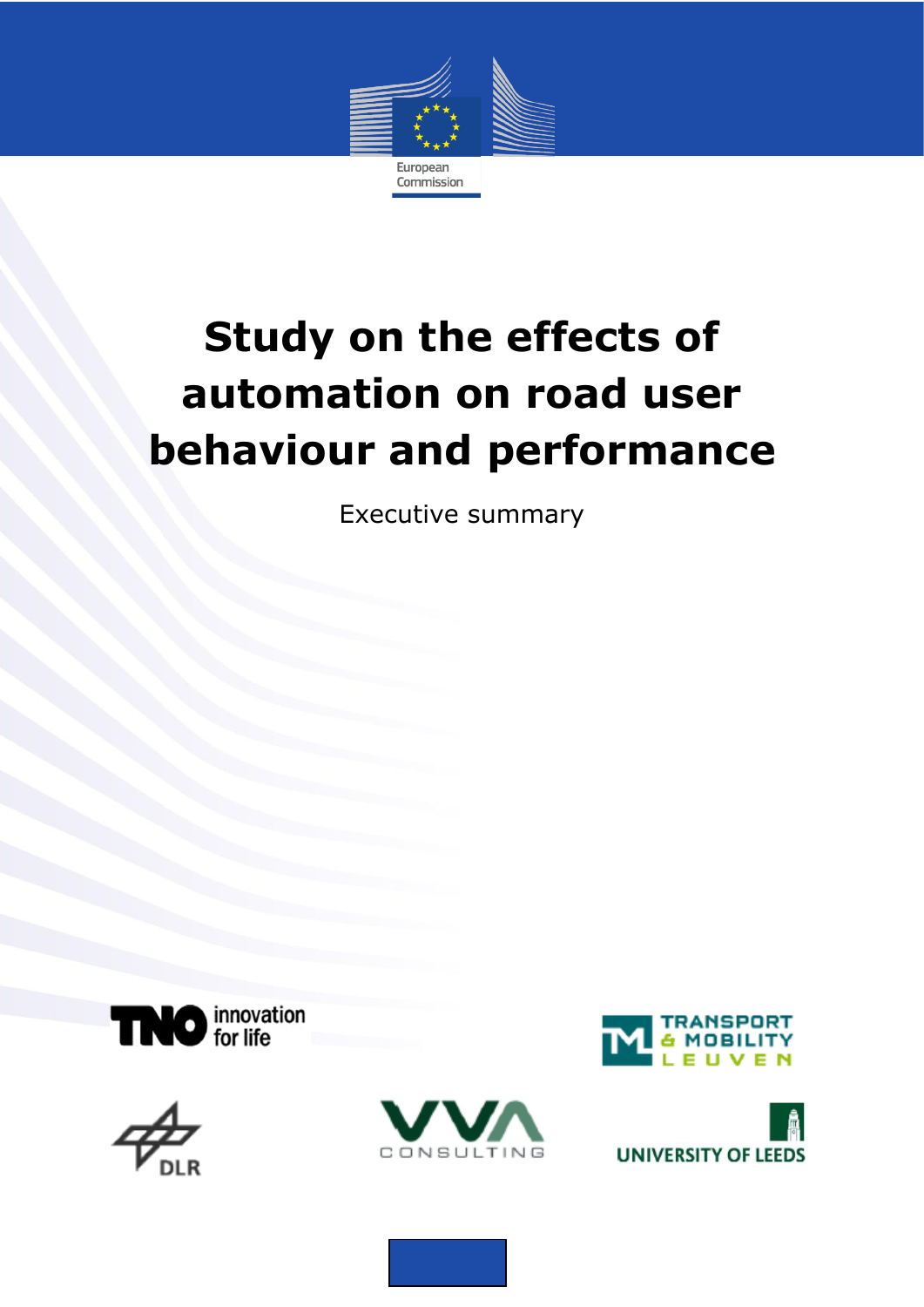#### **EUROPEAN COMMISSION**

Directorate-General for Mobility and Transport Directorate C — Road Unit C2 — Road Safety

*E-mail: [MOVE-C2-SECRETARIAT@ec.europa.eu](mailto:MOVE-C2-SECRETARIAT@ec.europa.eu)*

*European Commission B-1049 Brussels*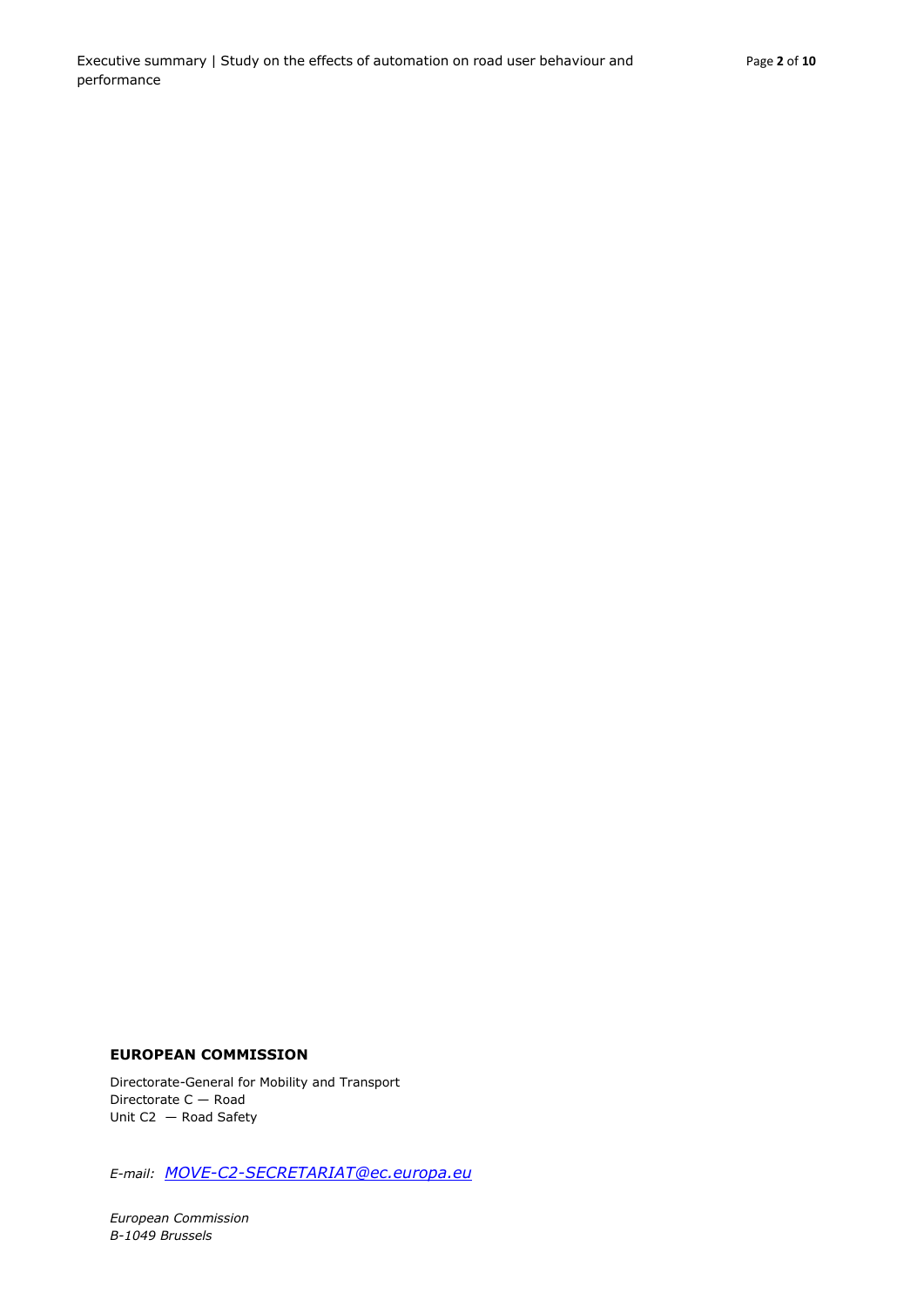# **Study on the effects of automation on road user behaviour and performance**

Executive summary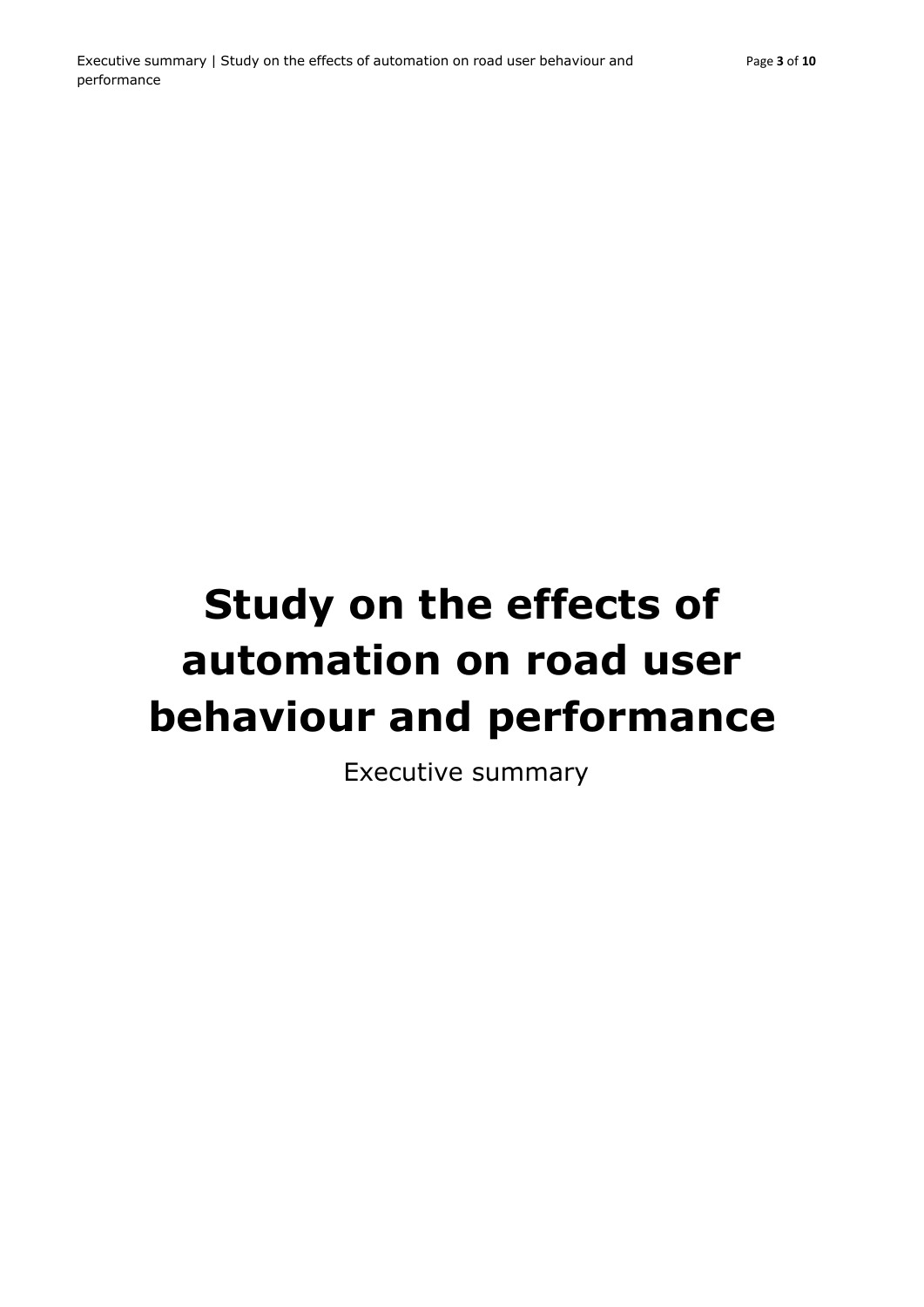*TNO:* Carlos Montalvo, Dehlia Willemsen, Marika Hoedemaeker, Sven Jansen

*DLR:* Anna Schieben, Janki Dodiya, Marc Wilbrink

*ITS-Leeds:* Oliver Carsten, Samantha Jamson

*VVA:* Marco Bolchi, Axel Wion

*TML:* Sven Maerivoet, Bart Ons

### *Europe Direct is a service to help you find answers to your questions about the European Union.*

# **Freephone number** (\*)**:**

# **00 800 6 7 8 9 10 11**

[\(\\*\)](http://europa.eu.int/citizensrights/signpost/about/index_en.htm#note1#note1) The information given is free, as are most calls (though some operators, phone boxes or hotels may charge you).

# **LEGAL NOTICE**

This document has been prepared for the European Commission however it reflects the views only of the authors, and the Commission cannot be held responsible for any use which may be made of the information contained therein.

More information on the European Union is available on the Internet (http://www.europa.eu).

Luxembourg: Publications Office of the European Union, 2020

© European Union, 2020

Reproduction is authorised provided the source is acknowledged.

**Catalogue number:** MI-03-20-313-EN-N **ISBN:** 978-92-76-18835-3 **DOI:** 10.2832/84211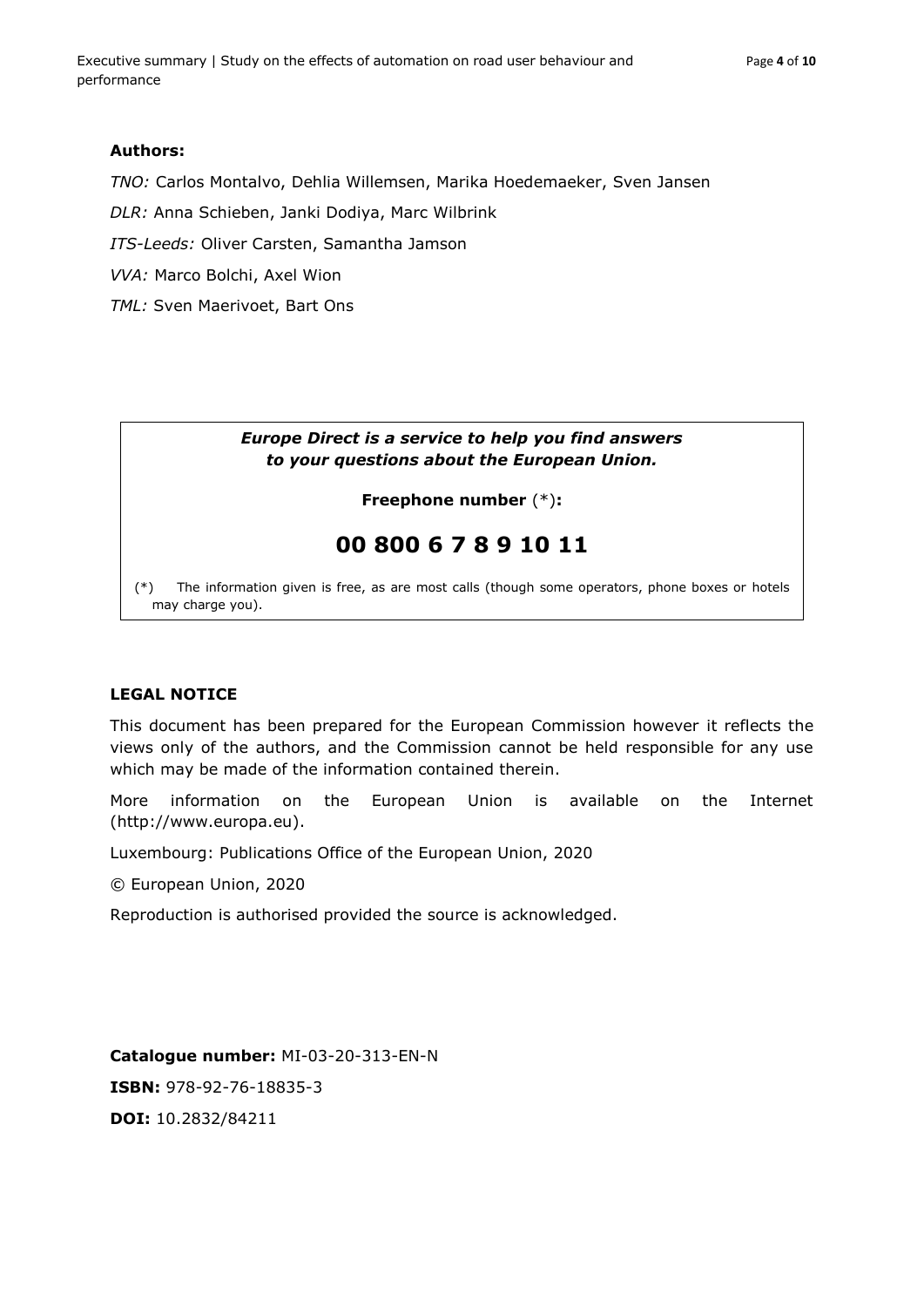# **EXECUTIVE SUMMARY**

The study aims to provide the European Commission and other public authorities insights into the effects that the deployment of driver assistance, partial and full automation might have on road safety. The study investigates the implications of this deployment for EU policy and legislation. The specific objective is to identify and recommend those actions that need to be implemented in order to address the likely consequences, particularly adaptations of current EU and national legal frameworks for traffic rules, driving licences and the training of professional drivers that would be required as a result. The issues, main stakeholders involved and actions needed for the elaboration of a code of conduct for the transition to automated mobility are also considered. The topics covered concern highly specialised areas of automotive technology and transport regulatory systems. Despite the disparate topics covered these are an integral part of a regulatory infrastructure that ensure the safety of traffic and roads in Europe. The study started with a review of the current available literature on the topics of automation in general, the interaction of road users with automation, traffic rules, licensing and the training of professional drivers. This literature review turned out not to be conclusive, and a number of gaps were identified, which were subsequently the topic of an expert consultation carried out by means of thematic workshops and a survey. The results of the survey and our own findings were validated in two different workshops with invited stakeholders from the relevant fields. These validated results formed the basis for our practical and actionable recommendations.

#### *State of the art*

A new era is arising, with partially and fully automated vehicles (AVs) equipped with automated driver systems. Although automated driving has been tested on public roads in a few test areas, the literature review revealed that there are still large gaps where there is a need for more information relevant to policymaking. The transition to automated driving will affect the behaviour and performance of the driver and will influence the way in which road users interact with each other. This transition raises questions about policies related to traffic rules, infrastructure requirements, and curricula for licensing drivers. Research and expert consultations are needed to fill these gaps and to provide insights into the impact of automated driving on traffic safety, along with the harmonisation of the human-machine interface (HMI), legislation and driver training. Original equipment manufacturers (OEMs) are developing automated driver systems (ADS), and pilot experiments are being rolled out in many nations for testing automated vehicles at the Society of Automotive Engineers (SAE) levels 3 to 4. The technology of automated driving goes hand-in-hand with other evolving technologies, such as cooperative intelligent transportation systems (C-ITS) that allow communication between vehicles and between vehicle and infrastructure. The introduction of automated driving guided by policies that facilitate harmonisation can improve road safety.

#### *HMI*

In today's vehicles, drivers are used to gathering information about the vehicle's functions and their status from an on-board HMI. For this, the driver usually uses visual information from the display and auditory information from the various auditory alerts. However, the introduction of ADS raises questions about the complexity and importance of the HMI and the need for suitable interaction strategies. With ADS, the role of the driver changes significantly because the ADS can take over partial or even full control of the vehicle. The fact that different functional modes are available in one and the same vehicle makes a comprehensive and efficient interaction strategy very important. Depending on the role of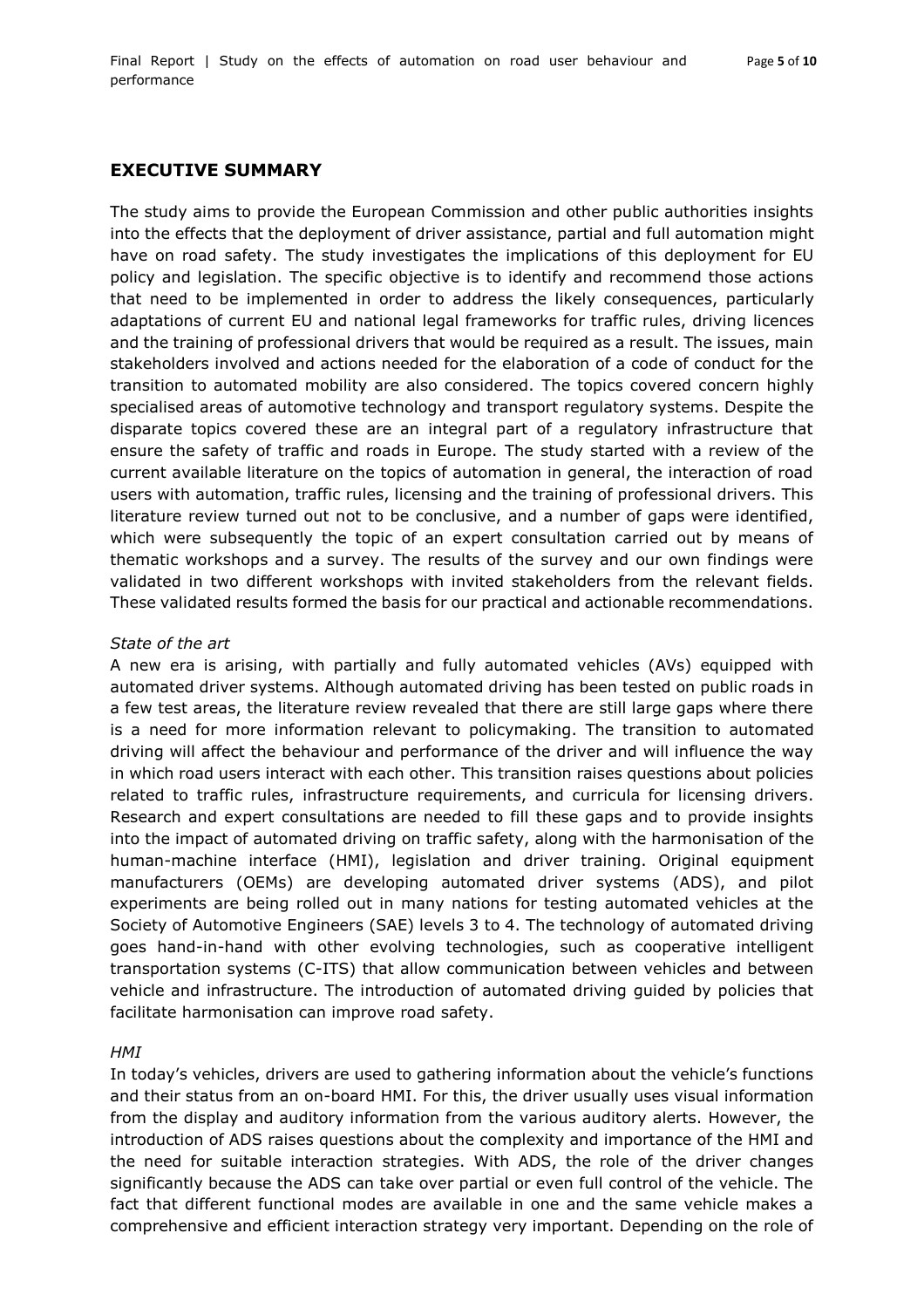the driver, different information is needed to complete the requested task. The HMI needs to be designed to be adaptable in order to provide the user with optimum support. Additionally, the design of an ADS HMI needs to take earlier research into account. One of the most important tasks is the avoidance of known operator errors, such as mode confusion, automation surprises and overreliance. Since most operator errors are a result of insufficient or inadequate information, it is important for the HMI to deliver information regarding the underlying functional logic of the ADS, the handling of the new control elements and current information provided by the ADS system. Therefore, it is recommended that the "commonality" of an on-board HMI be promoted. This includes the functional logic of ADS, the control elements and the information presented across vehicle types and manufacturers. Further, there needs to be agreement regarding the minimum requirements for the information to be presented to the driver in order to promote user understanding and trust.

#### *External human-machine interface (e-HMI)*

Our study on integrating AVs into traffic examined the need for specific communication between AVs and other road users – human drivers, pedestrians, cyclists and motorcyclists. The process started with a literature review, which revealed that most of the experimental studies had focused on the interaction of automated vehicles (AVs) with pedestrians. There were substantial shortcomings in those studies and in many of the communication solutions that were proposed. The next stage of this study was a withinproject expert discussion, which identified a set of initial conclusions and recommendations. The conclusions were supported in an interactive stakeholder workshop but received less support in an on-line questionnaire. The overall recommendation is that AVs should use the existing e-HMI that is found on current vehicles (indicators, brake lights, horn, etc.) because new and different solutions could cause confusion when road users have to interact with multiple vehicles, both conventional and automated. A signal light to indicate that a vehicle is being driven by an automated driving system is advocated, as are some specific solutions to address specific needs.

#### *Traffic Rules*

In order to ensure the safety of all road users and undisrupted traffic with the deployment of automation, traffic rules and provisions might need to be added or adapted. The consequences of the expected deployment of automation are assessed discussed, using the current general traffic rules in Europe as baseline, and taking into account an increasing penetration rate of automated vehicles. The literature shows that automated driving has not yet resulted in much of a change in current traffic rules. There is one accepted amendment to the Vienna Convention (UNECE, 1968): Article 8 states that "Every moving vehicle shall have a driver" and "Every driver shall at all times be able to control his vehicle or to guide his animals." The amendment now recognises that an automated driving system can be the "driver" and that the driver therefore does not have to be human.

In general it is concluded that the traffic rules for automated vehicles do not necessarily need to be different from existing traffic rules. The main recommendation is that current traffic rules need to be translated into exact and measurable rules that can be programmable for ADS (sometimes also called the "digital traffic act"). Local variations in traffic rules and variations between Member States should be included in the digital traffic act. In this way, an ADS can switch to specific regulations when crossing a border, comparable to switching digital maps for a navigation system. This digital traffic act should indicate how to deviate from the rules in emergency situations. Also, during automated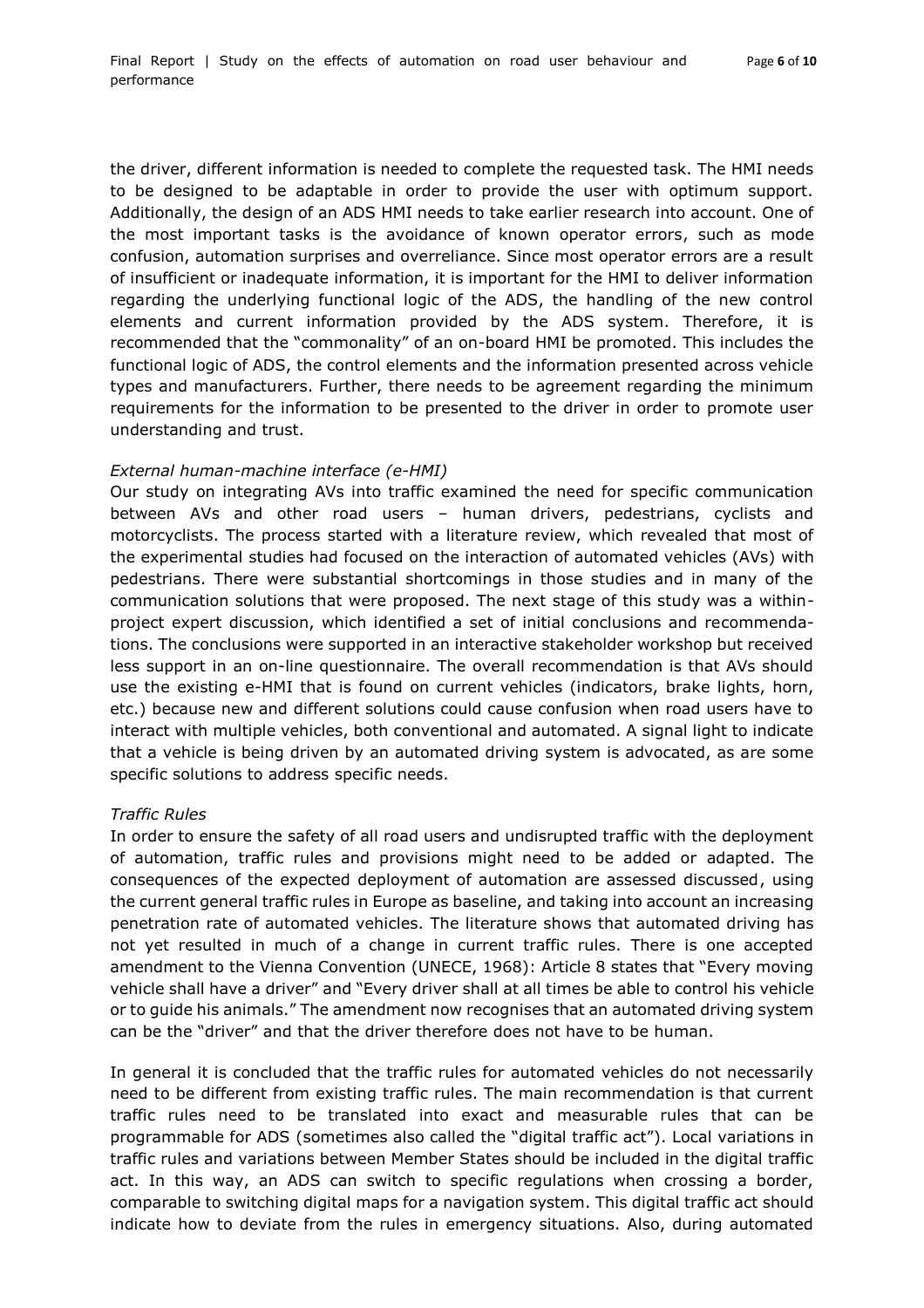driving, non-driving-related activities that are currently not permitted might be allowed. This depends on the automation level and the type of the activity.

#### *Driver licensing*

Whilst there is a harmonised approach to driver licensing in the EU Member States, there is a wide variety of approaches to driver training and testing. Thus, the training of new skills, where identified to be of importance for the safe operation of AVs, would be nationally devolved. However, through consultations with stakeholders, this study has identified a number of suggestions or concerns with regard to the updating of licensing procedures. Drivers have been expected to use Level 1 and 2 automation without specific changes in licensing and training procedures; however, studies have indicated that drivers are not always knowledgeable about the Level 3 or 4 automation functionalities present on their vehicles. In order to reap the benefits of AVs, drivers should be familiar with the purpose of the automation, particularly their role and responsibilities in interacting with it. With regard to drivers yet to obtain their licence, they could theoretically be given the choice of being trained to drive either a standard vehicle or one with autonomous features (or both).

The subsequent testing and licensing of those drivers could also be adapted to lead to newly qualified drivers holding different types of licences that would restrict their driving to certain types of vehicles. However, the timely legislation and enforcement of such an approach could prove to be insurmountable, and given the rapidity of technological advances, such an approach might not be agile enough to cope with changes. The stakeholder consultation indicated that drivers could glean the requisite skills and knowledge via an interactive in-vehicle coaching tool, over and above what is provided by a typical owner's manual, and implemented on hired or shared vehicles for drivers to access. Further discussion with vehicle manufacturers is required in order to understand the limitations and barriers of implementing this. Not losing "manual" driving skills after an extended period of driving an AV is an additional concern, and the in-vehicle coaching approach could be adapted to help mitigate this. Research in virtual-reality environments is needed as a way of developing knowledge for training new skills. The relaxation of regulations around fitness to drive should be considered as a possibility, except in Level 5 vehicles.

#### *Professional training*

Directives 2003/59/EC and 2018/645 provide the framework for the harmonisation of EU professional driver training and the certification of professional competence, which requires periodic training every five years. This legislation improves harmonisation of driver training in the EU to a great extent, but still leaves room for Member States to organise professional driver training differently. In light of automation, the mandatory periodic training, along with the topic of automation prescribed in Directive 2018/645 provide all necessary handles to acquire new knowledge and competence on evolving technologies such as ADS and advanced driver-assistance systems (ADAS).

To provide suggestions on any new knowledge and competence that automation will bring forward, a general overview of the professional environment is outlined, including road safety. This is an important factor in sorting out new knowledge and competence, because the principal aim of driver training is to improve road safety. Automation is a topic that can be covered in the theoretical part of the training in fulfilment of the legislative objective involving the technical characteristics of the safety features to control the vehicle and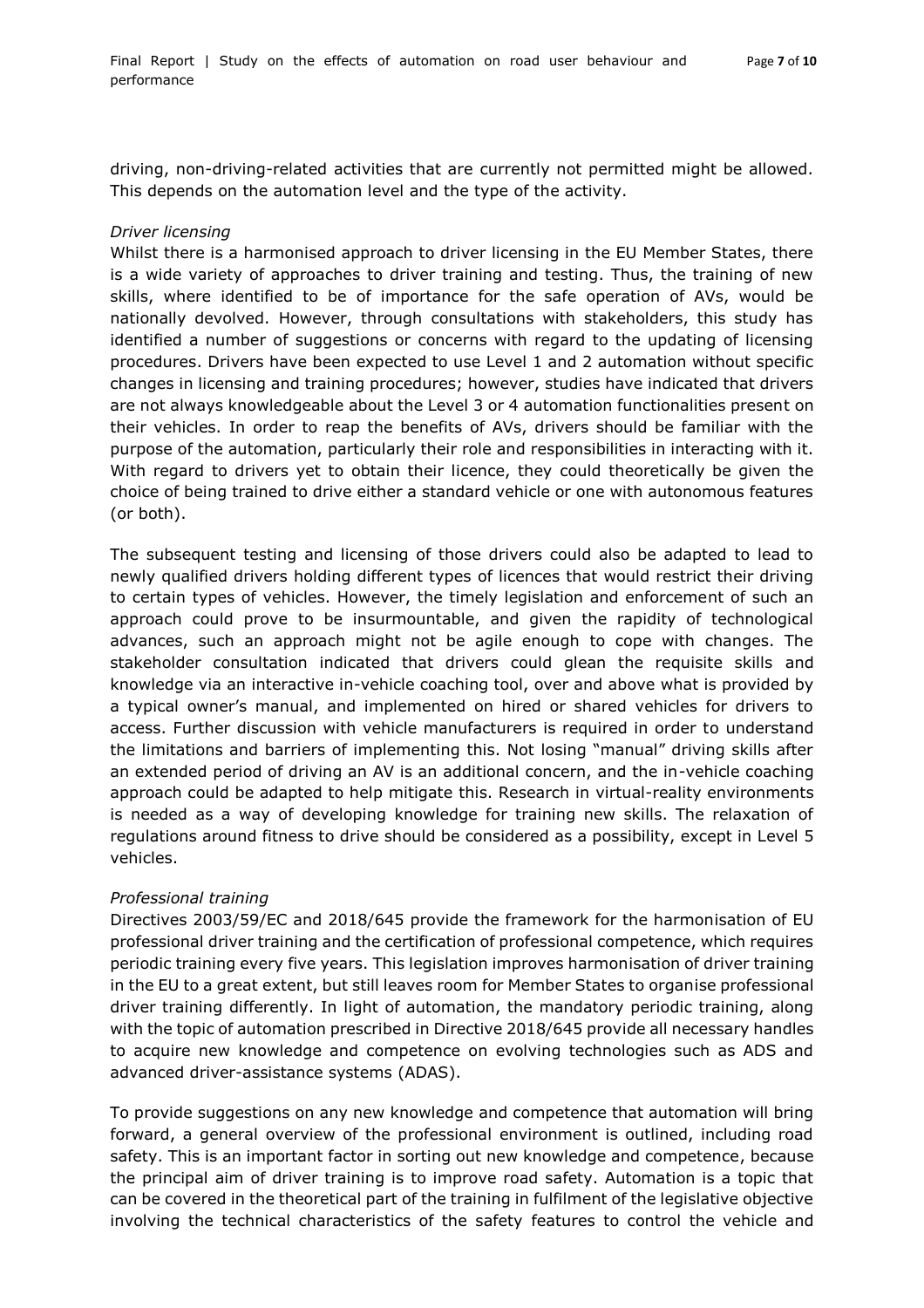execute pre-drive checks. Training should allow professional drivers to check their ADS or ADAS, and therefore, they should have a basic understanding of the main components involved in automated driving. While driving, drivers should know the correct operational status of the system and the procedures for interacting with it, including understanding the HMI and the information displayed. Operational competence is better covered by practical training. In the stakeholder consultation it was suggested that, whilst driver simulators can be helpful, especially for basic skills, higher-order skills are best trained onroad, with context and a proficient trainer. These topics are mainly related to driving or monitoring the vehicle, but some topics are not directly linked to the task of driving. One of these is liability. Although it is still an open issue in automated driving, professional drivers should learn about liability as it relates to automation, since their vehicle might carry heavy cargo or many passengers and would result in more damage in case of accident.

#### *Towards a code of conduct to the transition to automated mobility*

In this chapter, we discuss insights into the issues that might arise and their likely effects on the behaviour of road users, the changes needed in traffic rules, driver licensing and the training of professional drivers. These insights are reflected in a list of actionable topics aimed at developing a road map to guide the transition to automated driving. Key stakeholders in the implementation of these actions are the European Commission, OEMs, the road authorities in Member States, United Nations Economic Commission for Europe (UNECE), etc. Regarding the time horizon for an implementation roadmap, most actions are related to concerns about automation Level 3 and, in some cases, Level 4. There was agreement among the experts consulted that most of the actions required could be accomplished in the course of three years, with some exceptions for automation Level 4, which is expected to take up to 10 years to be accomplished. The elaboration of the code of conduct would require addressing at least four domains of moral hazard that might arise. The first domain concerns the general principle of safety and autonomy of road users. The second refers to the shift in responsibilities and liability from the driver to other entities. The third concerns the security, safety and privacy of the data flowing between the car and the user. The last points out issues that the drafters of the code of conduct will face while aiming to guide innovation and the behaviour of diverse stakeholders through the transition to automated mobility.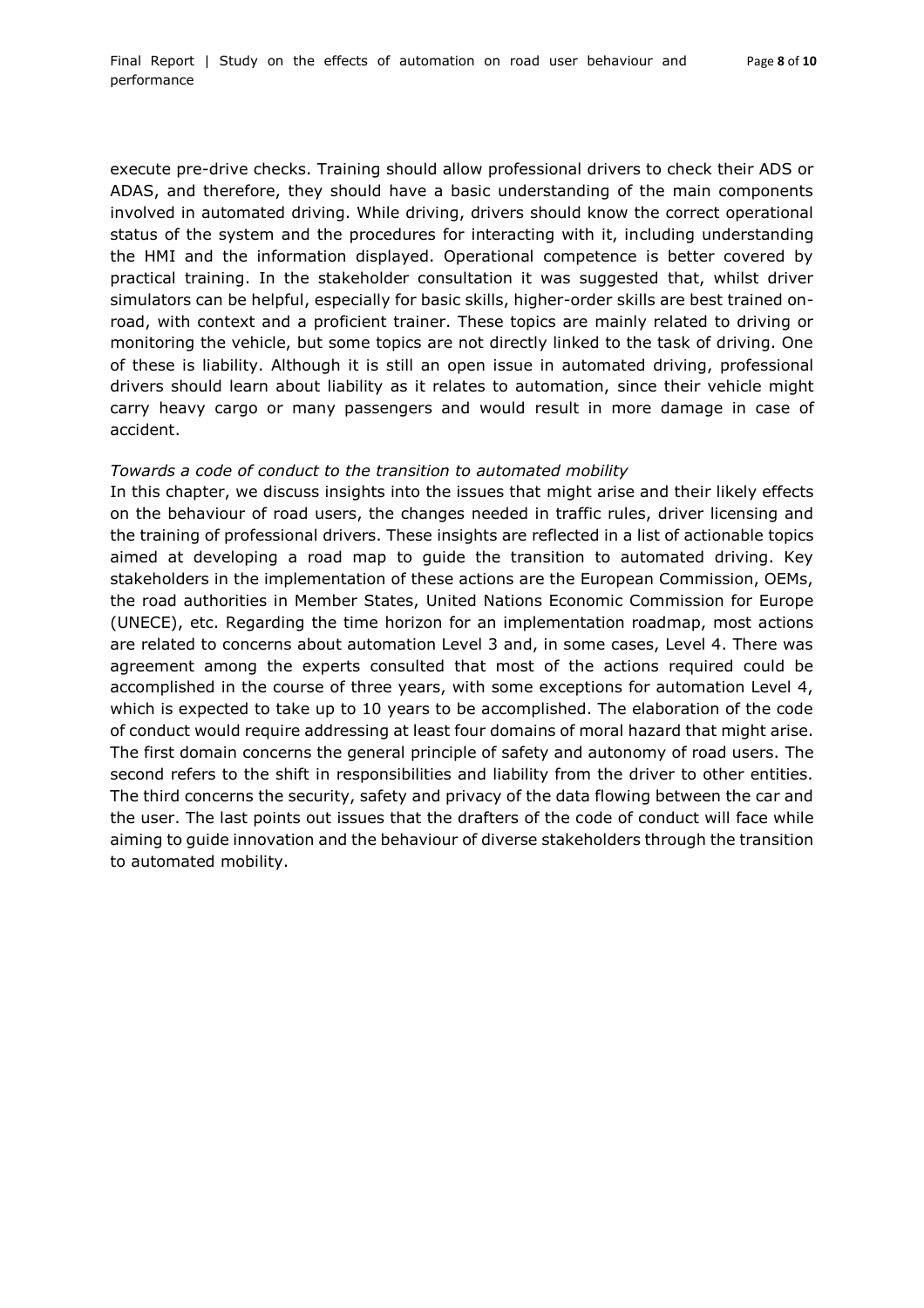# **GETTING IN TOUCH WITH THE EU**

In person

 All over the European Union there are hundreds of Europe Direct information centres. You can find the address of the centre nearest you at: [https://europa.eu/european-union/contact\\_en](https://europa.eu/european-union/contact_en)

On the phone or by email

 Europe Direct is a service that answers your questions about the European Union. You can contact this service:

 – by freephone: 00 800 6 7 8 9 10 11 (certain operators may charge for these calls),

– at the following standard number: +32 22999696, or

– by email via: https://europa.eu/european-union/contact\_en

# FINDING INFORMATION ABOUT THE EU

Online

 Information about the European Union in all the official languages of the EU is available on the Europa website at: [https://europa.eu/european](https://europa.eu/european-union/index_en)[union/index\\_en](https://europa.eu/european-union/index_en)

# EU publications

 You can download or order free and priced EU publications from: https://publications.europa.eu/en/publications. Multiple copies of free publications may be obtained by contacting Europe Direct or your local information centre (see [https://europa.eu/european-union/contact\\_en](https://europa.eu/european-union/contact_en) ).

EU law and related documents

 For access to legal information from the EU, including all EU law since 1952 in all the official language versions, go to EUR-Lex at: [http://eur-lex.europa.eu](http://eur-lex.europa.eu/)

Open data from the EU

The EU Open Data Portal (<http://data.europa.eu/euodp/en> ) provides access to datasets from the EU. Data can be downloaded and reused for free, for both commercial and non-commercial purposes.